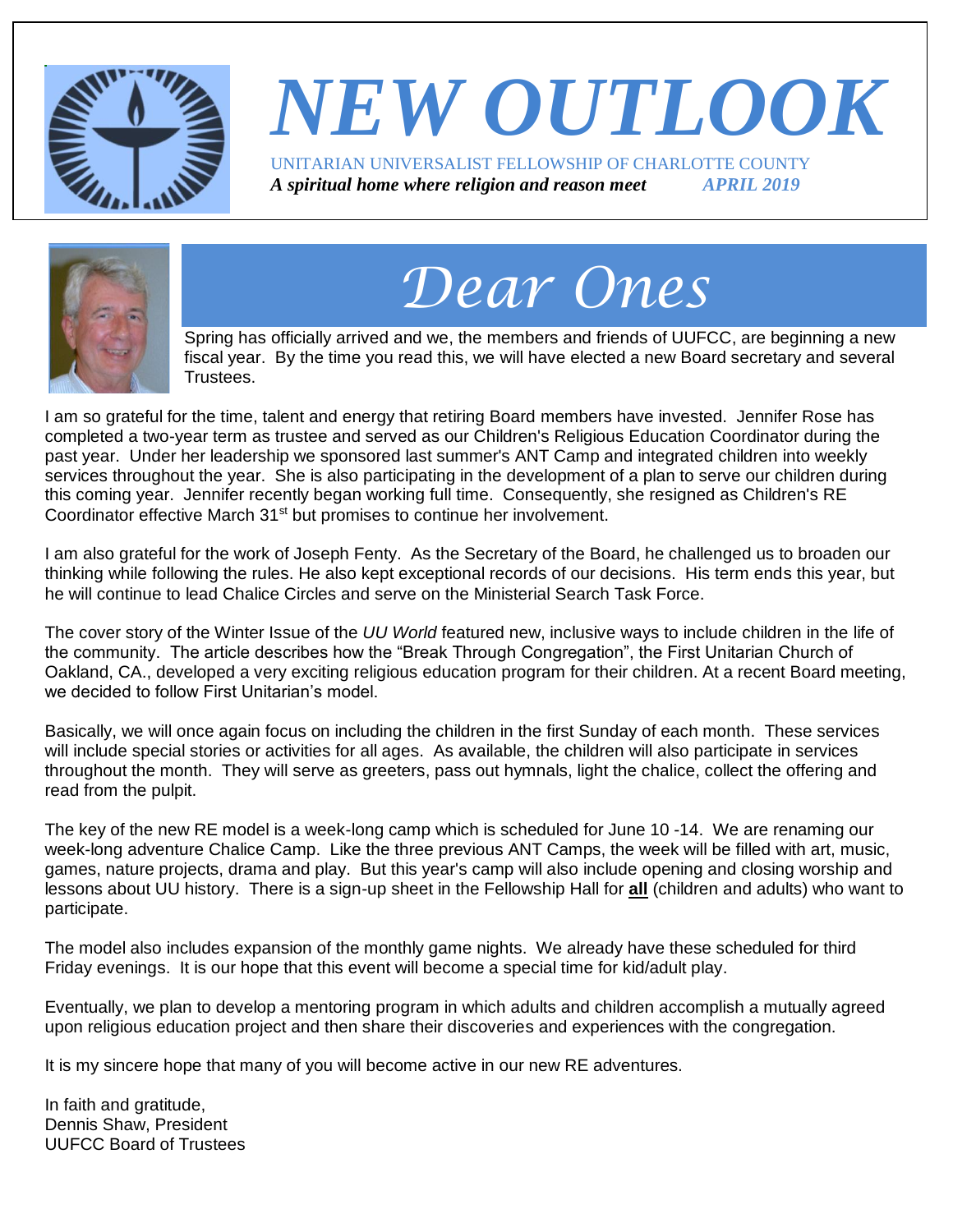*Many Paths…*

#### **Sundays**

**9:15 a.m.** Conversation Among Friends **10:30 a.m.** – Worship Service Coffee Hour following Worship Potluck Lunch on first Sunday

**Meditation and Buddhist Discussion Group Thursday nights, 5 - 6:00 pm** Each evening we begin with a discussion and end with a period of meditation. All are welcome to attend.

## *Sunday Services*

## *April 7 – "Humor, Humility, and Joy: Letting Laughter Loose" Dr. Frances Auld*



Everyone has heard that "Laughter is the best medicine." What can laughter do for our brains, our immune system, and our outlook on life? We won't find out until we have the humility to chuckle at ourselves.

## *April 14 - "Are You in a Procession?" The Reverend Margaret L. Beard*

Palm Sunday marks the beginning of Holy Week in the Christian tradition. On this day many Christian churches tell the story of Jesus's triumphal entry into Jerusalem. When we reflect on this account, what can we glean from it? Is there a useful metaphor to help us deal with the issues of today and our own personal journeys?





## *April 21 - "Flower Communion" Ken Brennen*

The Flower Communion service was created by Norbert Capek, who founded the Unitarian Church in Czechoslovakia. He introduced this special service to that church on June 4, 1923. For some time he had felt the need for a symbolic ritual that would bind people more closely together. Come participate in this uniquely UU ritual. Bring a flower, wild or cultivated, to share.

## *April 28 – "The Future of Religion No. 2 Ted Zawistowski*

As more is becoming foreseeable in the world of artificial intelligence, bioengineering and climate change, what might that mean for religion?

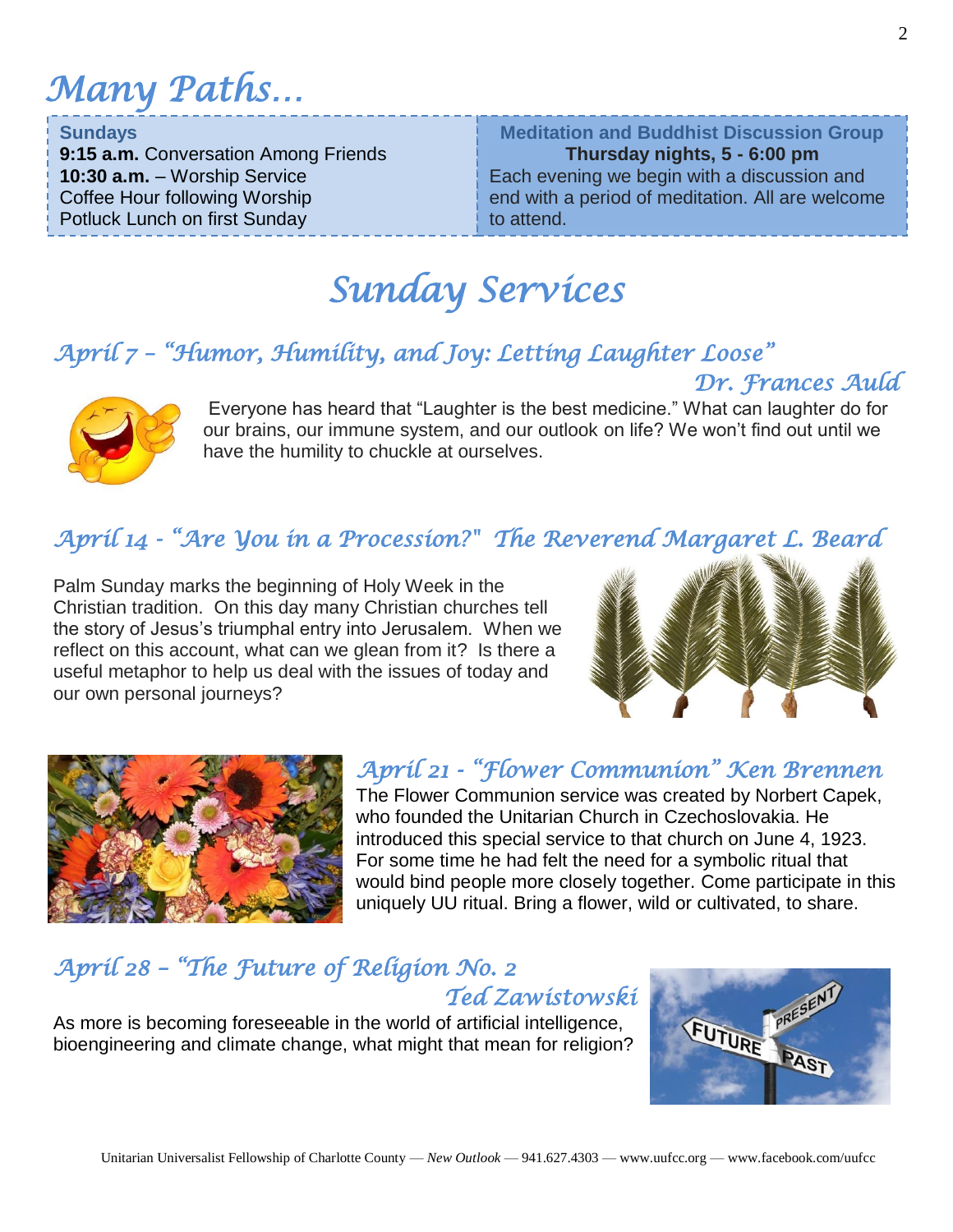# A Note from the Membership Coordinator Lynn Ritchie

April Greetings! Spring has arrived. Our new fiscal year has begun. And our Fellowship will begin to ebb in its own seasonal rhythm.

I've been your membership coordinator for a year now, and I've observed how we come together like long time dance partners; yielding to familiar movements as we experience community at its fullest. We work and play, grieve, console, learn, laugh; and sing and dance together. And we got to celebrate 50 years, the legacy our UUFCC founders so hopefully envisioned.

This past season began with some uncertainty due to the resignation of a beloved minister, but our Fellowship has proven itself to be united and resilient, with more clarity in 'who' we are as we move forward with new chapters of our story yet unwritten.

For those temporarily leaving the year-round flock as snowbirds; **you** will be missed. Return to us next season. We will be here as strong as ever; waiting for your energy, love, and enthusiasm. And our dance shall continue.

# "Micah's Presents" Film presentation by Ron Taylor

There will be a showing of Ron Taylor's "Micah's Presents" on Sunday, April 7th at 12:30 pm in the sanctuary.

In "Micah's Presents" father/filmmaker Ron Taylor portrays the significant moments from infancy to adulthood of his son Micah's 34 years living with profound Cerebral Palsy. Intimately recorded on film and video, he captured the ups and downs, milestones and challenges, smiles and tears. Ron's presentation also tells the story of the special village it takes to nurture a special child. Recent interviews with family members, caregivers, professionals and teachers provide narrative commentaries that look back at their work with Micah and define their insights about his significant impact upon their lives as they were influencing his. The film touches on many developments in social attitudes, technology, and education such as reciprocal benefits to caregivers and person-centered learning. Through talks and power-point presentations, Ron also is sharing his lessons for a greater humanity.

# Racial Monologues

A week after members of the Unitarian Universalist congregation and friends presented "The Racial Monologues" at the fellowship sanctuary, they gave a second well-received performance at Florida Gulf Coast University. The occasion was FGCU's One Society: Race Relations in Current Events class. UU member Kay Azar brought the idea to the UU Fellowship three years ago. Samara Michaelson was the director this year. Readers included: Ginger Abraham, Kay Azar, Sushila Cherian, Gabe Diaz, Lorrie Douglas, Patrick Eaton, Samara Michaelson, Betty Munford, Lynn Ritchie, Sharon Whitehill, Jackie Williamson, Ted Zawistowski, Lionel Lewis. Betty Barriga, and Jim Boyle. Those interested in submitting a piece for next year's Racial Monologues are asked to send their work to rmstories2020@gmail.com.

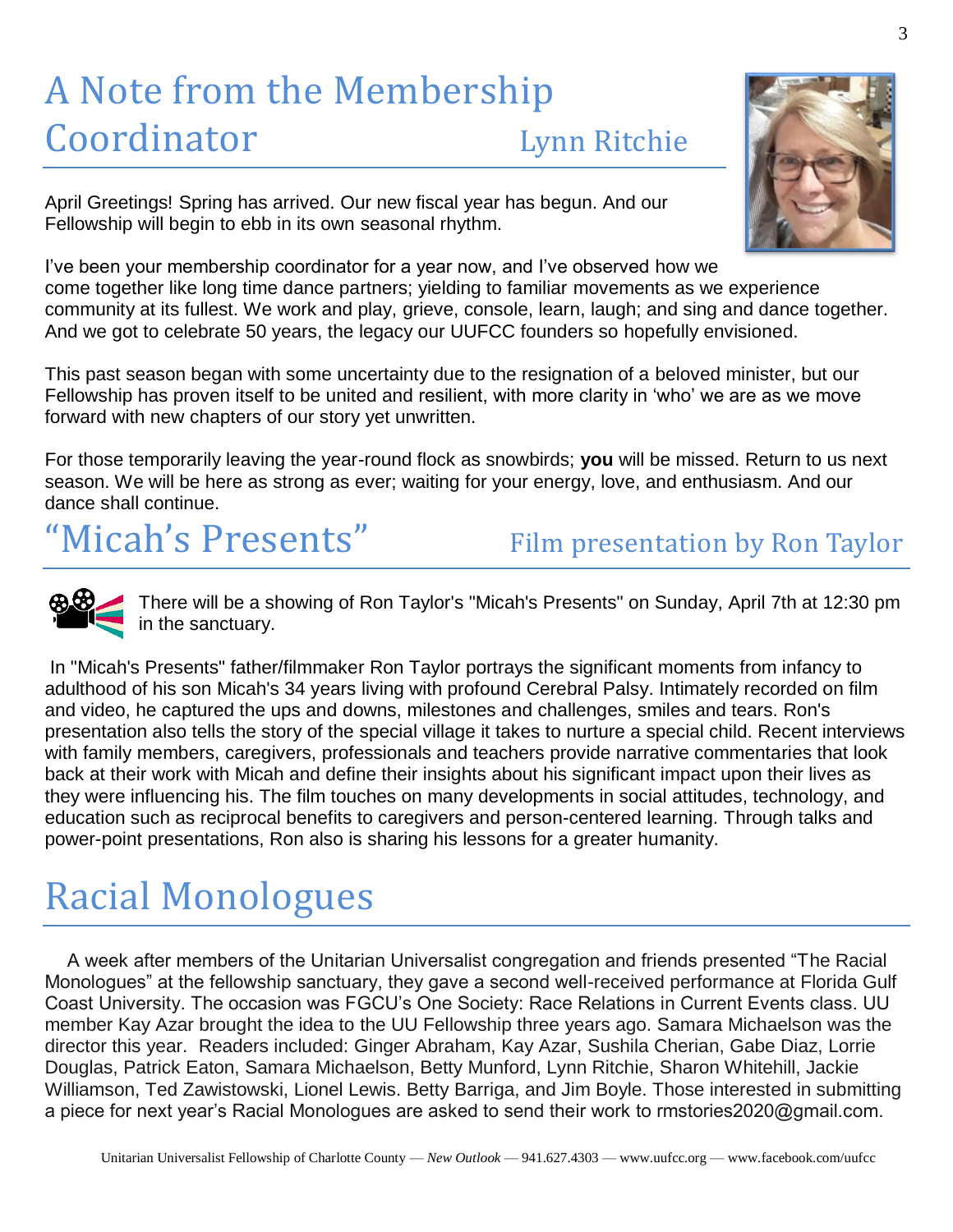# Book Group

The Book Group meets at the UUFCC on the last Wednesday of the month at 1:30 p.m. except for the November and December discussions which are combined and held on a date to be determined. For further information contact Mary Jane Williams [maryjanewms@comcast.net](mailto:maryjanewms@comcast.net)

All are welcome and suggestions for future discussions are welcome. Please keep in mind that we try to keep the price down for books that need to be purchased by discussion participants. The availability of inexpensive used copies is frequently a consideration.



#### **Book Selection for April 27, 2019 - UUA congregational read:**  *Just Mercy: a story of justice and redemption* **by Bryan Stevenson (nonfiction)**

A powerful true story about the potential for mercy to redeem us, and a clarion call to fix our broken system of justice—from one of the most brilliant and influential lawyers of our time.

Bryan Stevenson was a young lawyer when he founded the Equal Justice Initiative, a legal practice dedicated to defending those most desperate and in need: the poor, the wrongly condemned, and women and children trapped in the farthest reaches of our criminal justice system. One of his first cases was that of Walter McMillian, a young man who was sentenced to die for a notorious murder he insisted he didn't commit. The case drew Bryan into a tangle of conspiracy, political machination, and legal brinksmanship—and transformed his understanding of mercy and justice forever.

*Just Mercy* is at once an unforgettable account of an idealistic, gifted young lawyer's coming of age, a moving window into the lives of those he has defended, and an inspiring argument for compassion in the pursuit of true justice.

# Conscious Dance

### **Tuesdays 4:30-5:30 at UUFCC - April 2 & 16**

It's not too late to join the fun for the last two sessions! Have **fun** and dance your heart out!



Conscious Dance is a mindful movement practice where you listen to your inner voice and move from the wisdom of your body, accompanied by dynamic and varied music. There are no steps to learn and no right or wrong movements; simply the chance to move freely. Samara will provide guidance to assist everyone to find their groove. Join us as we create a safe, sacred and play-filled space to connect with your emotions and spirit. This class will guide you to fully engage both your physical and emotional self as you get looser, stronger and smarter as you **dance, dance, dance**. Contact:

samaramich@gmail.com or 304.520.1501 call or text

## Thrive MOVE Express

\$5 love donation to the UU suggested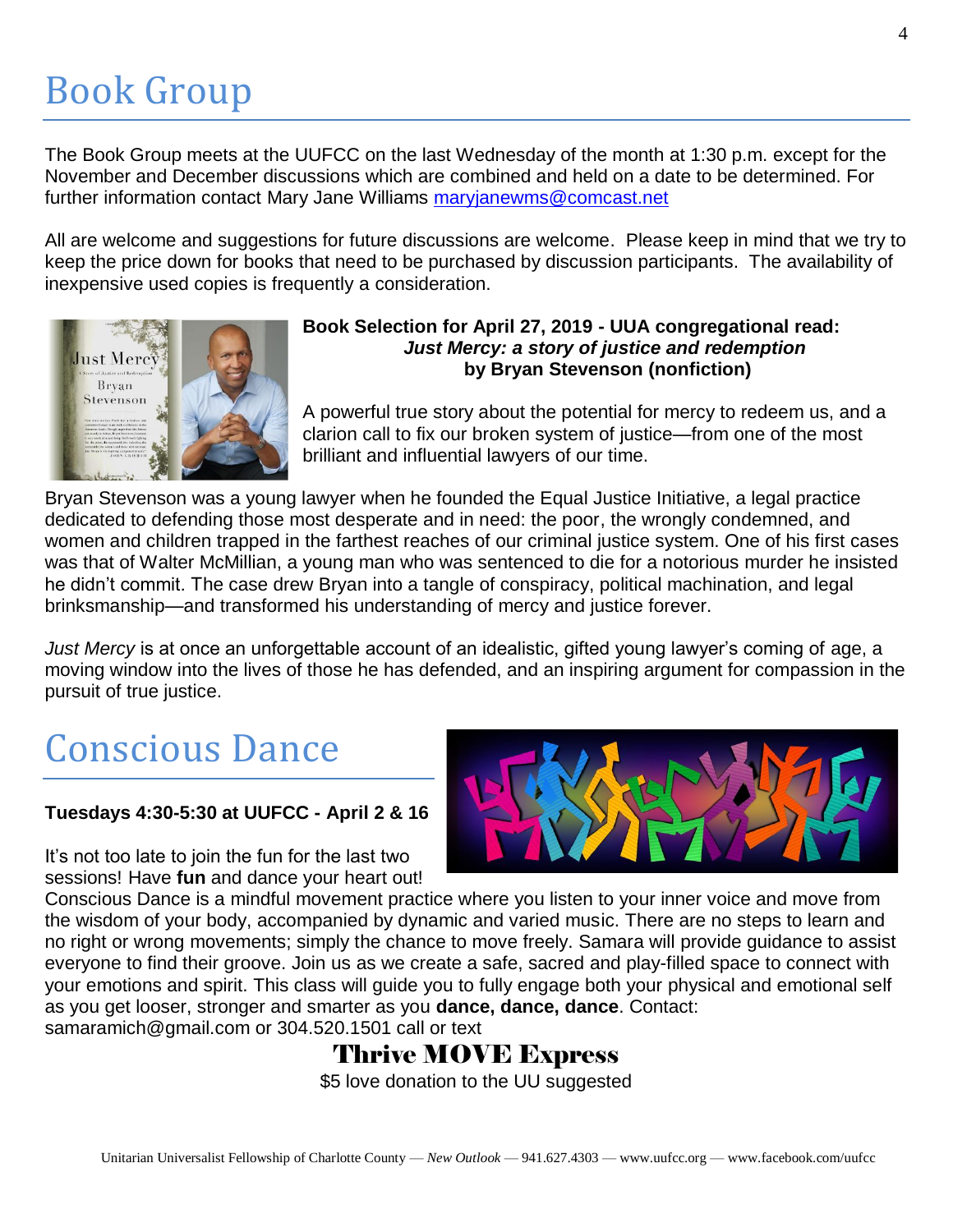# **Immigration Justice Betty Barriga**

The Immigration Justice Committee (IJC) Is lending support to the Literacy Program that was launched by the Hispanic American Citizens Council (HACC) that is also in partnership with the Port Charlotte Library on Aaron Street. Members of the IJC helped to recruit and publicize the two-day training sessions that were led by an experienced language teacher from North Port. In addition, several IJC members went through the training program and soon will be working with students eager to improve their English language skills. Presently, the IJC is helping recruit other volunteers for the next tutor training session scheduled for Thursday, April 18 and April 25, 2019 at the Port Charlotte Library, 2280 Aaron St, Port Charlotte. Interested persons should see Betty Barriga.



The Immigration Justice Committee has been working with the Hispanic American Citizens Council to launch a Certified Citizenship Training Program here in Port Charlotte. Before beginning this intensive training, to be led by Sister Maureen Kelleher, the program must be certified by the U.S. government immigration agency that requires it be under the auspices of a non-profit organization with a permanent physical address. The HACC volunteered to be the non-profit but has no physical address, only a post office box number. The IJC requested the UUFCC Board lease their space to the HACC for this purpose and the Board agreed, pending review of a formal lease document. On March 19, 2019, a lease was submitted to the Board who then agreed to lease the space to the HACC for \$1.00/month. Within the next month, the IJC and the HACC will begin intensive training sessions to certify preparers to help those who hold green cards apply for citizenship.

To supplement monies granted to it, the Immigration Justice Committee is planning a fundraising event on Wed. April 3<sup>rd</sup> at Visani Comedy Dinner Theater. The Committee has only twenty tickets – see Betty Barriga for tickets at \$10 each. Visani allows non-profits to keep the \$10 admission cost, however, guests have to pay for drinks and/or dinner. Guests are asked to telephone Visani before April 2<sup>nd</sup> so the club knows how many places to set aside for the group. People can arrive by 5 pm -- the comedy show begins at 7:30 pm.



In April, IJC will meet on Wednesday, April 10 and April 17. For the months of May and June, meetings will be reduced to once a month, on the first Wednesday of the month - May 1st and June 5th at 5 pm. In July, IJC will resume regular scheduled meetings, the first and third Wednesday of the month. The Committee's focus for April, May and June will be to ensure that both the Literacy Program and the Citizenship Training Program are well developed and attended.